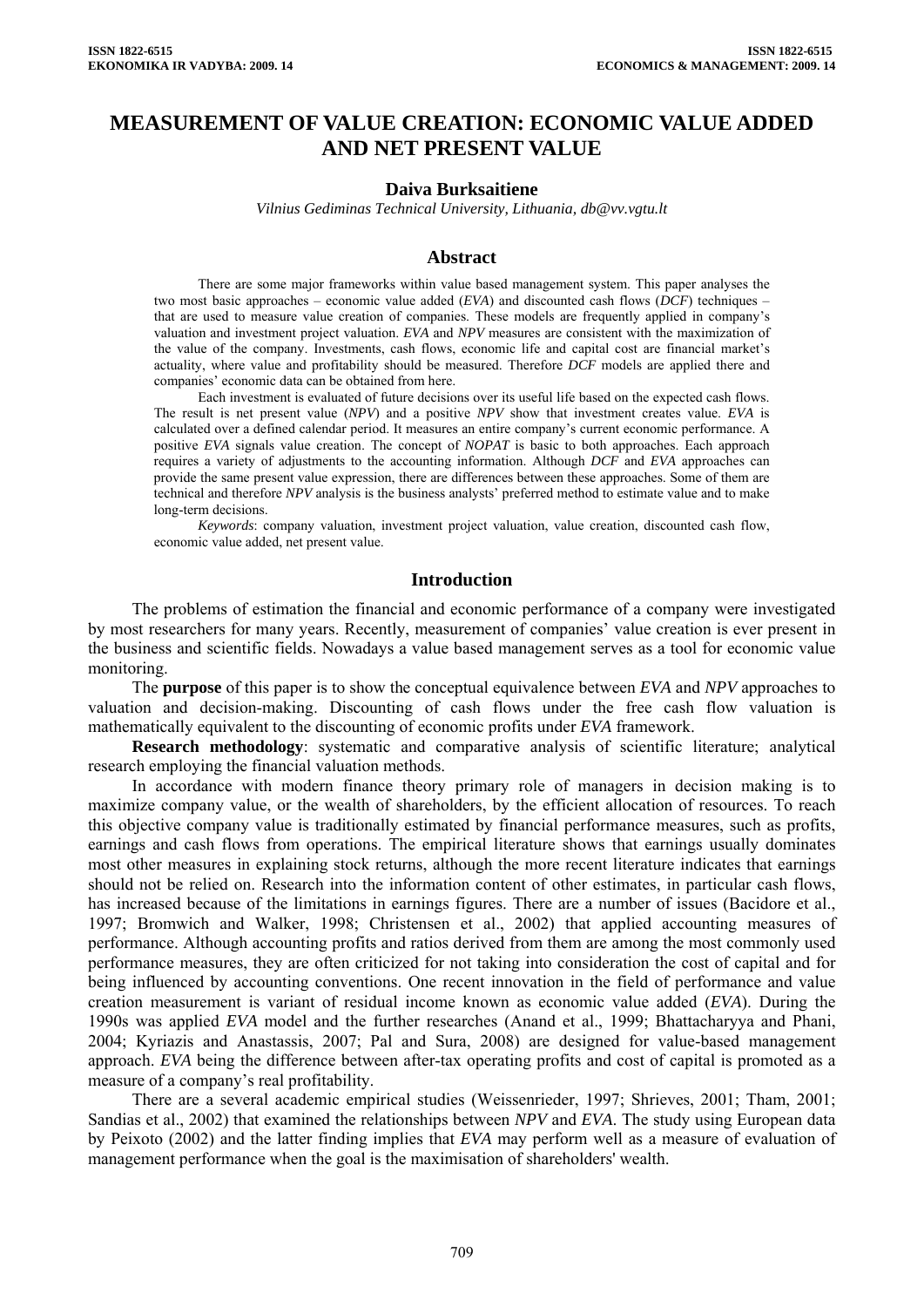Damodaran (1999) examined the *DCF* model and considered ways in which value can be created or destroyed in the company. Also he looked at two of the most widely used value enhancement measures, *EVA* and cash flow return on investment (*CFROI*), and considered where these approaches yield similar results to those obtained from traditional valuation models, and where and why there might be differences. Damodaran showed that there is little that is new or unique in these competing measures, and while they might be simpler than traditional *DCF* valuation, the simplicity comes at a cost that is substantial for high growth firms with shifting risk profiles.

A scientific work by Fernandez (2001) has offered contradictory results regarding the superior informational content of *EVA* over the traditional measures of performance, and the necessity for its application.

## **The determinants of value**

The value of any asset is a function of the cash flows generated by that asset, the life of the asset, the expected growth in the cash flows and the riskiness associated with the cash flows (as discount rate). Building on one of the first principles in finance, the value of an asset can be viewed as the present value of the expected cash flows on that asset. If are viewed to a firm as a collection of assets, this approach can be extended to value a firm. However to value a firm it is needed to measure not just the cash flows from investments already made, but also estimate the expected value from future growth (Damodaran, 1999).

In every *DCF* valuation there are two critical assumptions we need to make on stable growth. The first relates to when the valuated firm will become a stable growth firm, if it is not one already. The second relates to what the characteristics of the firm will be in stable growth, in terms of return on capital and cost of capital.

To value any firm first of all we must estimate how long high growth will last, how high the growth rate will be during that period and the cash flows during the period. Finally we must estimate a terminal value and discount all of the cash flows back to the present to estimate the value of the firm.

## **The pattern of value creation**

To create a value it has to do as follows:

(1) To increase the cash flows generated by assets in place. It is done by liquidating the poor investments, by improving the operating efficiency, by reducing the tax burden, by reducing net capital expenditures on assets in place and by reducing non cash working capital.

(2) To increase the expected growth rate in earnings. It is done by increasing the reinvestment rate, by increasing the return on capital, by optimizing the pricing decisions and by making acquisition strategy.

(3) To increase the length of the high growth period. It is done via competitive advantages, such as "Brand name" advantage and cost advantages, switching cost concept, legal protection on patents, licenses and etc.

(4) To reduce the cost of capital applied to discount the cash flows. It is done by changing operating risk, by reducing operating leverage, by changing the financing mix and by changing financing type.

Besides above mentioned actions those firms can take to increase value there are two other levels distinguishing between actions that are how quickly they create value and how much control the firm has over the value creation.

The traditional *DCF* model provides for a rich and thorough analysis of all of the different ways in which a firm can increase value, but it can become complex as the number of inputs increases. It is also very difficult to tie management compensation systems to a *DCF* model since many of the inputs need to be estimated and can be manipulated to yield the results that one wants. (Damodaran, 1999)

In the last decade, while firms have become more focused on value creation, they have remained suspicious of market gyrations. While they might understand the notion of *DCF* value, they are unwilling to tie compensation to a value that is based upon dozens of estimates. In this environment new mechanisms for measuring value that are simple to estimate and use, do not depend too heavily on market movements and do not require a lot of estimation, find a ready market. The two mechanisms that seem to have made the most impact are *EVA* and *CFROI*. Each approach has its proponents and each is claimed to be an improvement on traditional approaches.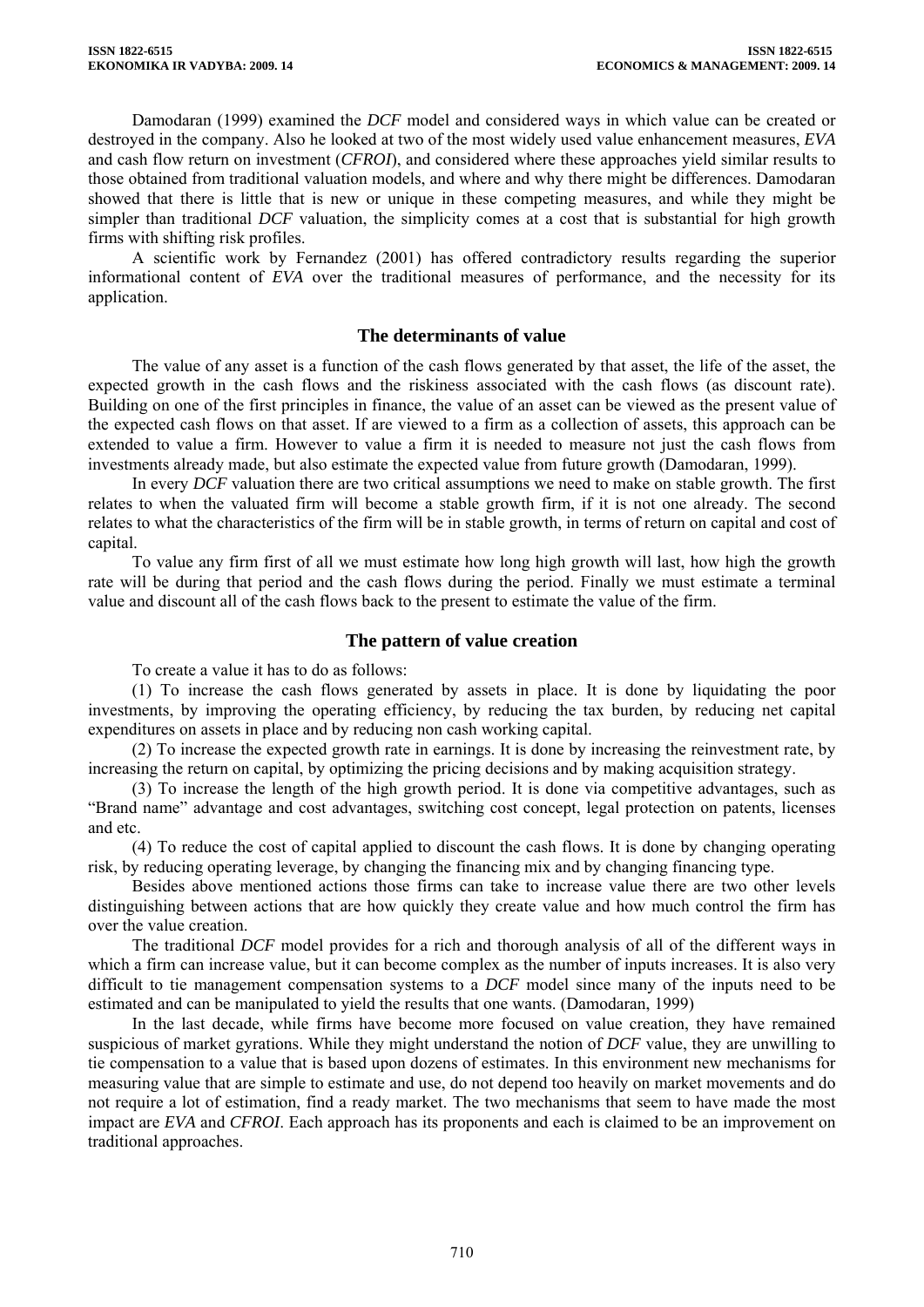# **The economic value added**

During the 1990s residual income (*RI*) has been refined and renamed as *EVA* by the Stern Stewart consulting organization. Although the *EVA* model was thoroughly applied by Stern Stewart & Co., for the first time, in the 19s, a similar concept had been contemplated by economists for many years before that. It was the famous economist Alfred Marshall in 1890, who first spoke about the notion of economic profit, in terms of the real profit that a company makes when it covers, besides the various operating costs, the cost of its invested capital.

Based upon the above meaning of economic profit, Stern Stewart  $\&$  Co. developed the concept of the *EVA* model. The basic difference between the notions of economic value and *RI* concerns the method for calculating profits and invested capital. The *EVA* concept extends the traditional *RI* measure by incorporating adjustments to the company financial performance measure for distortions introduced by generally accepted accounting principles (*GAAP*). There are three basic inputs that are needed for economic value added (*EVA*) computation: the capital invested, return on capital and the cost of capital.

Adjustments are made to the chosen conventional company profit measure in order to replace historic accounting data caused by the application of the *GAAP* with a measure of economic profit and real asset values. Various accounting adjustments in the financial statements of the companies result in the capitalization of much discretionary expenditure (research & development, marketing & advertising) by spreading these costs over the periods in which the benefits are received. Therefore adopting *EVA* should reduce some of the harmful side-effects arising from using financial measures. Also because it is a restatement of the *RI* measure, compared with return on investment (*ROI*), *EVA* is more likely to encourage goal congruence in terms of asset acquisition and disposal decisions.

Also if the *EVA* model with the adjustments that Stern Stewart & Co. proposes is closer to the real economic value of the company, then its application will enable management to monitor and control more efficiently the use of invested capital.

Stern Stewart & Co. developed *EVA* with the aim of producing an overall financial measure that encourages managers to concentrate on the delivery of shareholder value. According to Stern Stewart & Co. the aim of managers of companies, whose shares are traded in the stock market, should be to maximize shareholder value. It is therefore important that the key financial measure that is used to measure company performance should be congruent with shareholder value. They claim that, compared with other financial measures, *EVA* is more likely to meet this requirement and also to reduce dysfunctional behavior.

According to Stern et al. (1997), *EVA* is not just another performance measure, but can be the main part of an integrated financial management system, leading to decentralized decision making. Thus, the adoption of *EVA* should indirectly bring changes in management, which in turn can enhance company value. An UK study by El-Shishini and Drury (2004) reported that 23% of the responding organizations used *EVA* to evaluate divisional performance. In fact, companies, which have adopted *EVA* as the basis of management performance measurement, have experienced a significant increase in their shareholders' wealth.

Regarding the relative explanatory power of the measures under comparison, *EVA* seems to dominate net income, operating income and *RI*. This is in line with the theory behind *EVA*, which should equal the present value of all *EVA*'s expected to be earned by the company in the future and therefore should be more highly correlated with market value added (*MVA*) than the traditional accounting measures.

## **Economic value added and net present value**

One of the foundations of investment analysis in traditional corporate finance is the net present value (*NPV*) rule. The *NPV* of a project, which reflects the present value of expected cash flows on a project, is a measure of surplus value on the project. Then taking projects with positive *NPV* will increase the value of firm, whereas taking projects with negative *NPV* will reduce value.

According to Damodaran (1999) *EVA* is a throwback to the *NPV* rule. The present value of the *EVA* by a project over its life is the *NPV* of the project. As he showed the *NPV* of the project is the present value of the *EVA* by that project over its life. It is noted, however, that when the salvage value is large and/or the present value of depreciation tax benefits is greater or lesser than the present value of the capital invested, the present value of *EVA* will not yield the correct *NPV* for the project.

However, Stern et al. (1997) argues that *EVA* is a more useful all-purpose corporate tool than *NPV*.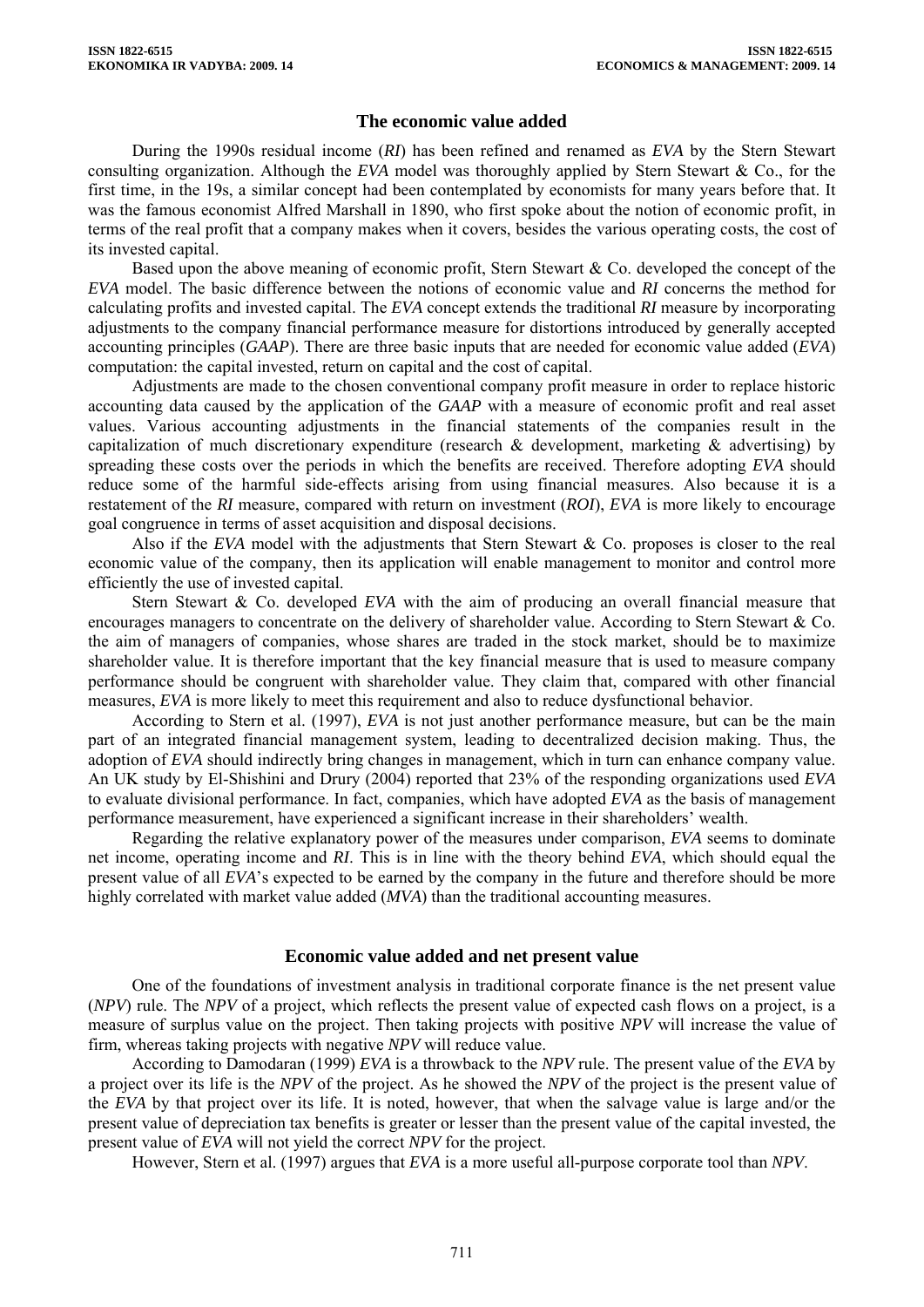The linkage between *EVA* and *NPV* allows linking the value of a firm to the *EVA* by it. The value of a firm can be written as the sum of three components such as the capital invested in assets in place, the present value of the *EVA* by these assets and the expected present value of the economic value (economic profit) that will be added by future investments. The present values are computed on the basis of the perpetuity assumption. Furthermore, the present value of the *EVA* by the investments made in future is discounted back to the present using the cost of capital. The firm could also have been valued using a traditional *DCF* model with expected free cash flows to the firm discounted back at the cost of capital (as discount rate).

According to Drury (2004), *EVA* is the long-term counterpart of the discounted *NPV*. Thus, given that maximizing *NPV* is equivalent to maximizing shareholder value, then maximizing the present value of *EVA* is also equivalent to maximizing shareholder value and Stern Stewart's & Co. claim that *EVA* is congruent with shareholder value would appear to be justified. Consequently, if company managers are evaluated on the basis of the long run present value of *EVA*, their capital investment decisions should be consistent with the decisions that would be taken using the *NPV* rule.

Like *NPV*, *EVA* measures the degree to which a company is successful in earning rates of return that exceed its cost of capital (Anand et al., 1999). Shareholder value is enhanced (1) by investing in all of those projects which give a positive *NPV*; (2) by managing total factor productivity of existing business through *EVA* and benchmarking; and (3) by harvesting all those existing products and projects whose return on capital is more than the cost of capital.

Mathematically, discounted *EVA*, or the economic profit (*EF*), for few periods is equal to result, which obtained when discounting cash flows, i.e. *NPV*. We (Burkšaitienė, 2000) obtain this result from a sample of Corporation by estimating the business value (Table 1 and Table 2).

| <b>Discounted Cash Flow Valuation</b><br><b>Summary</b> |           | <b>Free Cash Flow</b>                                  |                   |          |                     |  |  |
|---------------------------------------------------------|-----------|--------------------------------------------------------|-------------------|----------|---------------------|--|--|
|                                                         |           |                                                        | Free Cash<br>Flow | Discount | <b>PV</b><br>of FCF |  |  |
| <b>Operating Value</b>                                  | 7120682   |                                                        |                   | Factor   |                     |  |  |
| <b>Excess Market Securities</b>                         | 1337      | 1998                                                   | $-2560178$        | 0,893    | $-2285873$          |  |  |
| Non-Operating Assets                                    | 9097613   | 1999                                                   | -598580           | 0,797    | $-477185$           |  |  |
| <b>Excess Pension Assets</b>                            | 0         | 2000                                                   | $-1029130$        | 0,712    | $-732514$           |  |  |
|                                                         |           | 2001                                                   | $-282687$         | 0,636    | $-179653$           |  |  |
| <b>Entity Value</b>                                     | 16219632  | 2002                                                   | $-290208$         | 0,567    | $-164672$           |  |  |
|                                                         |           | 2003                                                   | $-683717$         | 0,507    | -346392             |  |  |
| Debt                                                    | 8533378   | 2004                                                   | $-1143257$        | 0,452    | $-517151$           |  |  |
| <b>Capitalized Operating</b>                            | 0         | 2005                                                   | $-331479$         | 0,404    | -133879             |  |  |
| Leases                                                  |           |                                                        |                   |          |                     |  |  |
| <b>Retirement Related</b><br>Liability                  | 878599    | 2006                                                   | -1976594          | 0,361    | $-712780$           |  |  |
| <b>Preferred Stock</b>                                  | 11066     | 2007                                                   | $-2305655$        | 0,322    | -742359             |  |  |
| Minority Interest                                       | 1328405   | Continuing Value                                       | 39666145          | 0,322    | 12771437            |  |  |
| <b>Stock Options</b>                                    | $\theta$  |                                                        |                   |          |                     |  |  |
| <b>Equity Value</b>                                     | 5468184   | <b>Operating Value</b>                                 |                   |          | 6478979             |  |  |
|                                                         |           | Mid-Year Adjustment Factor                             |                   |          | 1,099               |  |  |
| <b>Most Recent Shares</b><br>Outstanding                | 900821,00 | Operating Value (Disc to Current Month)                | 7120682           |          |                     |  |  |
| Value per Share                                         | 6,07      |                                                        |                   |          |                     |  |  |
| Most Recent Close Price                                 | 0,00      | Present Value of Non-Operating Cash Flow               | -71113445         |          |                     |  |  |
| Value Difference                                        | $-100,0%$ | Present Value of Minority Interest Payments<br>1217264 |                   |          |                     |  |  |
|                                                         |           |                                                        |                   |          |                     |  |  |
|                                                         |           | <b>Current Month</b>                                   |                   |          |                     |  |  |

**Table 1**. Discounted cash flow (*DCF*) valuation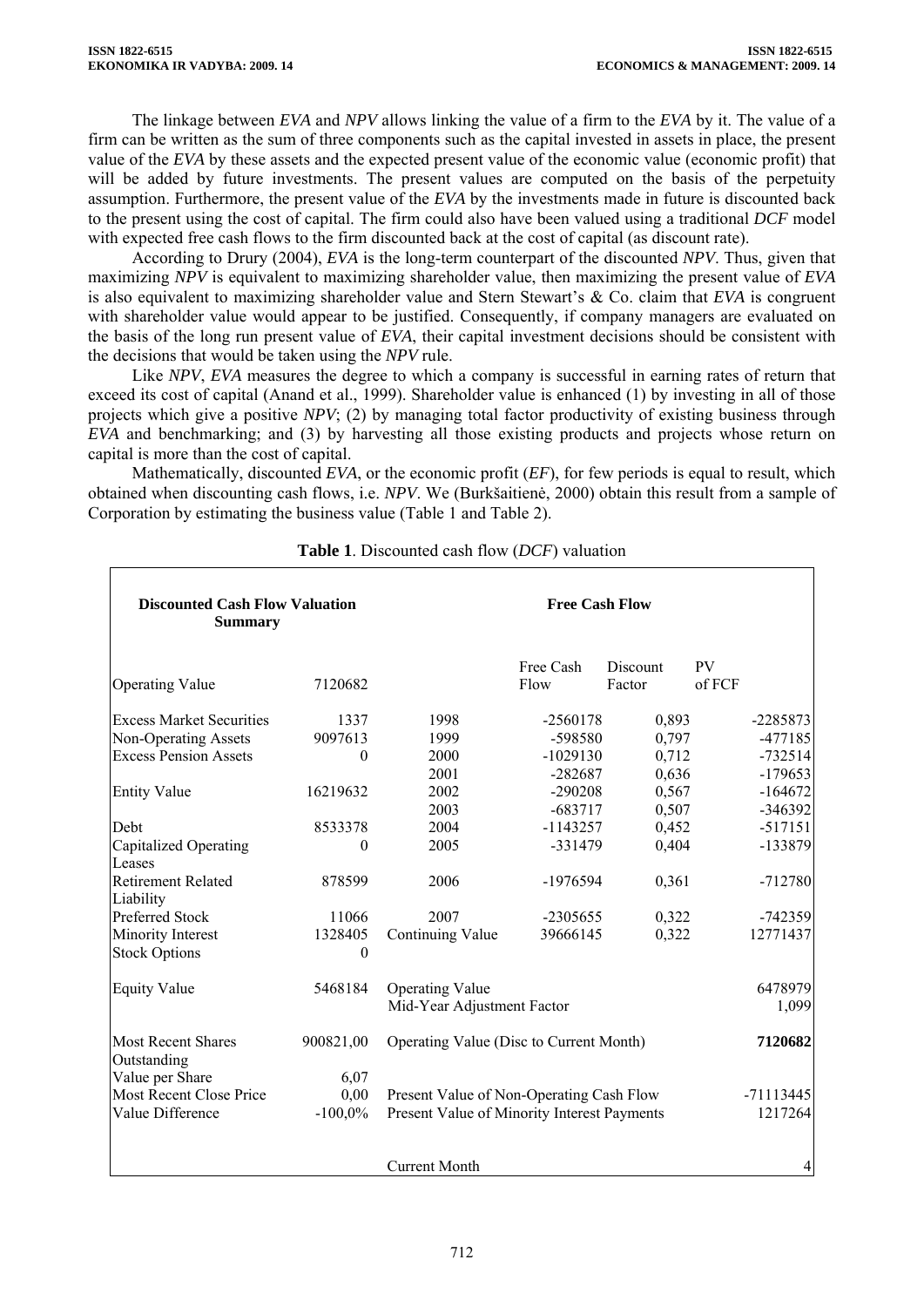| <b>Economic Profit Valuation Summary</b> |                  | <b>Economic Profit</b>                                                                               |                    |                    |                    |  |
|------------------------------------------|------------------|------------------------------------------------------------------------------------------------------|--------------------|--------------------|--------------------|--|
| <b>Operating Value</b>                   | 7120682          |                                                                                                      | Economic<br>Profit | Discount<br>Factor | <b>PV</b><br>of EP |  |
| <b>Excess Market</b><br>Securities       | 1337             |                                                                                                      |                    |                    |                    |  |
| Non-Operating Assets                     | 9097613          | 1998                                                                                                 | 192560             | 0,893              | 171928             |  |
| <b>Excess Pension Assets</b>             | $\theta$         | 1999                                                                                                 | 205462             | 0,797              | 163793             |  |
|                                          |                  | 2000                                                                                                 | $-85389$           | 0,712              | $-60778$           |  |
| <b>Entity Value</b>                      | 16219632         | 2001                                                                                                 | $-1012443$         | 0,636              | $-643426$          |  |
|                                          |                  | 2002                                                                                                 | $-842061$          | 0,567              | -477808            |  |
| Debt                                     | 8533378          | 2003                                                                                                 | -890386            | 0,507              | -451097            |  |
| <b>Capitalized Operating</b><br>Leases   | $\theta$         | 2004                                                                                                 | $-1045696$         | 0,452              | -473020            |  |
| <b>Unfunded Pension</b><br>Liabilities   | 878599           | 2005                                                                                                 | $-1426681$         | 0,404              | $-576213$          |  |
| Preferred Stock                          | 11066            | 2006                                                                                                 | $-1479315$         | 0,361              | -533456            |  |
| Minority Interest                        | 1328405          | 2007                                                                                                 | -1808803           | 0,322              | -582386            |  |
| <b>Stock Options</b>                     | $\boldsymbol{0}$ | Continuing Value                                                                                     | -19925428          | 0,322              | $-6415455$         |  |
| <b>Equity Value</b>                      | 5468184          |                                                                                                      |                    |                    |                    |  |
|                                          |                  | Present Value of Economic Profit<br>-9877917<br>Invested Capital (beginning of forecast)<br>16356896 |                    |                    |                    |  |
| <b>Most Recent Shares</b><br>Outstanding | 900821           |                                                                                                      |                    |                    |                    |  |
| Value per Share                          | 6,07             | <b>Operating Value</b>                                                                               |                    |                    | 6478979            |  |
| <b>Most Recent Close</b><br>Price        | 0,00             | Mid-Year Adjustment Factor<br>1,099                                                                  |                    |                    |                    |  |
| Value Difference                         | $-100%$          | Operating Value (Discounted to Current<br>7120682<br>Month)                                          |                    |                    |                    |  |
|                                          |                  | Present Value of Non-Operating Cash Flow<br>$-71113445$                                              |                    |                    |                    |  |
|                                          |                  | 1217264<br>Present Val of Minority Interest Payments                                                 |                    |                    |                    |  |
|                                          |                  | <b>Current Month</b>                                                                                 |                    |                    | 4                  |  |

# **Table 2**. Economic profit (*EF*) valuation

As Damodaran (1999) showed there are several implications that arise from the fact that the value of a company can be written in terms of the present value of the *EVA* by both projects in place and expected future projects.

(1) It is the good news for proponents of *EVA*. A policy of maximizing the present value of *EVA* over time is equivalent to a policy of maximizing firm value, and is thus consistent with traditional corporate financial theory.

(2) It is the notion that the *EVA* approach requires less information than a *DCF* valuation, or that it provides a better estimate of value is false. The *EVA* approach should yield the same value as a *DCF* valuation, and it requires more information, not less. The *DCF* valuation requires cash flows and a discount rate to arrive at a value, whereas the *EVA* approach requires these inputs and an additional one – the capital invested in the firm.

(3) It is often claimed that the *EVA* valuations provide insights on value enhancement because of its focus on excess returns defined in terms of return and cost of capital. A *DCF* model where growth is linked to the reinvestment rate and the return on investments accomplishes the same objectives and arrives at the same results.

## **Conclusions**

• Various approaches can be used to overcome the short-term orientation arising when accounting profitrelated measures are used to evaluate company performance and to create value for shareholders. One possibility is to improve the accounting measures, and *EVA* represents such an approach. *EVA* is